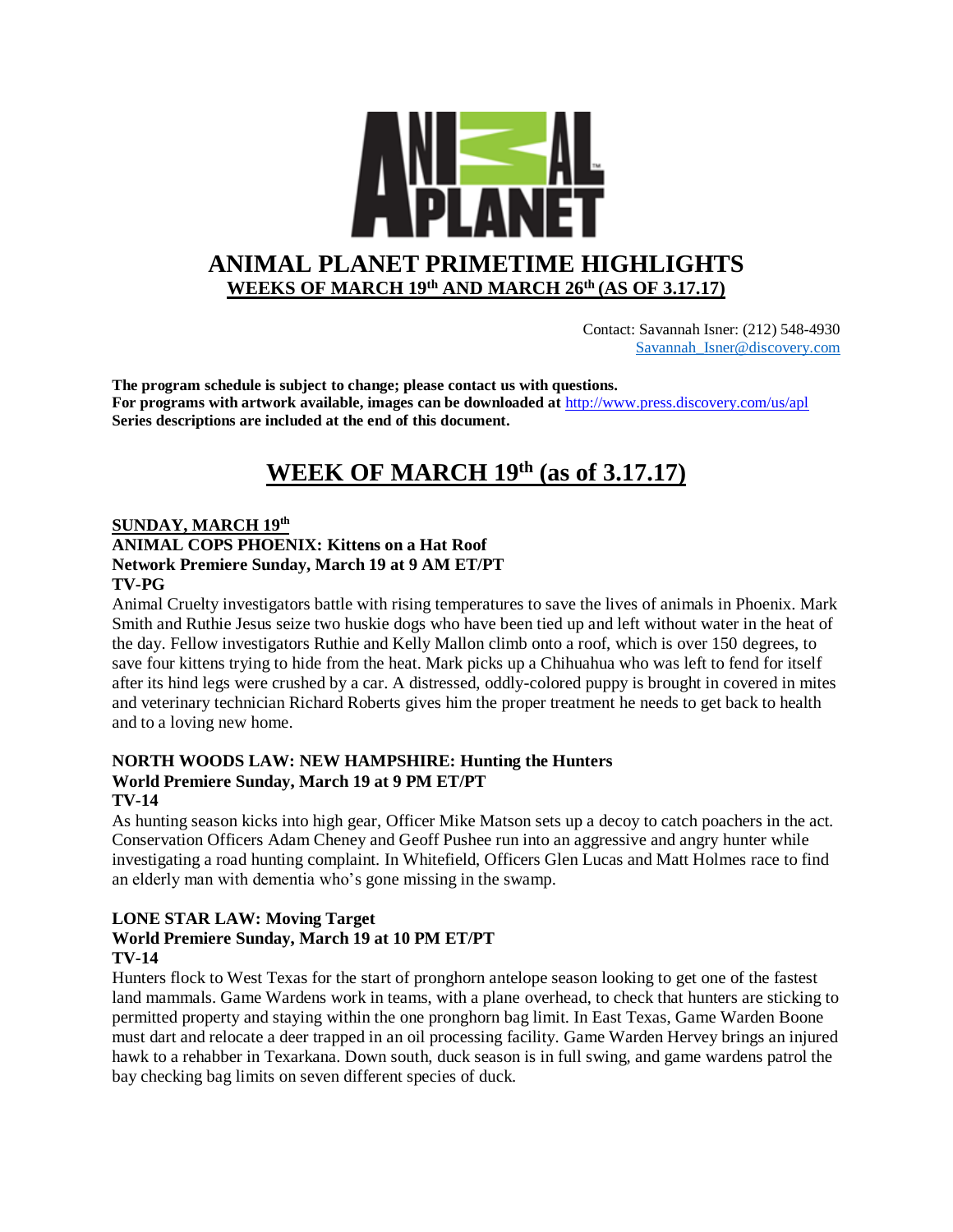#### **SATURDAY, MARCH 25th DR. JEFF: ROCKY MOUNTAIN VET: Episode Title TBD World Premiere Saturday, March 25 at 9 PM ET/PT TV-PG**

When a boxer is kicked in the head by a horse, Dr. Jeff and Dr. Petra struggle to repair its damaged skull. Dr. Baier faces a delicate surgery on a beloved ferret with a facial growth. Dr. Don works to treat a rescued dog with a broken leg so he can return to his job of at a nursing home. A woman turns to Dr. Jeff for help with a rapidly expanding feral cat colony in her backyard.

## **THE ZOO: Love Shack World Premiere Saturday, March 25 at 10 PM ET/PT TV-PG**

The kiwi, an endangered bird from New Zealand, is notoriously hard to breed. To help love bloom, Bronx Zoo staff build an elaborate hut into which they introduce a pair of potential mates. A team of researchers from the Bronx Zoo's sister organization, the New York Aquarium, head out to tag and collect data from the sand tiger sharks that live off the shores of Long Island. When a huge, venomous King Cobra arrives at the zoo, keepers have their hands full training him to move from the exhibit to a holding pen.

# **WEEK OF MARCH 26th (as of 3.17.17)**

# **SUNDAY, MARCH 26th**

## **ANIMAL COPS PHOENIX: Drain of Death Network Premiere Sunday, March 26 at 9 AM ET/PT TV-PG**

Animal cruelty investigator Andy Gallo is called to assist fellow investigator, Jeana Johnson, when a skunk and a cat are trapped together in a storm drain. Rookie investigator Kelley Mallon responds to reports of a large snake covered in home-made bandages dumped on a golf course. Animal cruelty investigator Ruthie Jesus is called to a show-down at a hoarder's house and rescued puppies are threatened by a killer disease.

## **NORTH WOODS LAW: NEW HAMPSHIRE: Manhunt World Premiere Sunday, March 26 at 9 PM ET/PT TV-14**

Officer Glen Lucas races to the scene of an ATV accident inaccessible by ambulance. When a home is broken into, Officers Bill Boudreau and Eric Hannett assist police in tracking the suspect. In a cross-state journey, Officer Bob Mancini tries to save the life of an injured loon. Back at the Jericho ATV Festival, Major John Wimsatt and Lieutenant Heidi Murphy investigate a drug bust.

# **LONE STAR LAW: Border Bust**

# **World Premiere Sunday, March 26 at 10 PM ET/PT TV-14**

In Zapata County, sharing a border with Mexico, a team of Texas game wardens specially trained to regulate commercial fishing in the Rio Grande River discover an illegal gill net killing game fish. Outside Houston, game wardens staking out private property catch a group trespassing with firearms and narcotics. In East Texas, game wardens question a man suspected of illegally hunting on his neighbor's property and endangering nearby residents. Game wardens intervene to save a large buck that locked antlers with another.

# **SATURDAY, APRIL 1st DR. JEFF: ROCKY MOUNTAIN VET: Episode Title TBD**